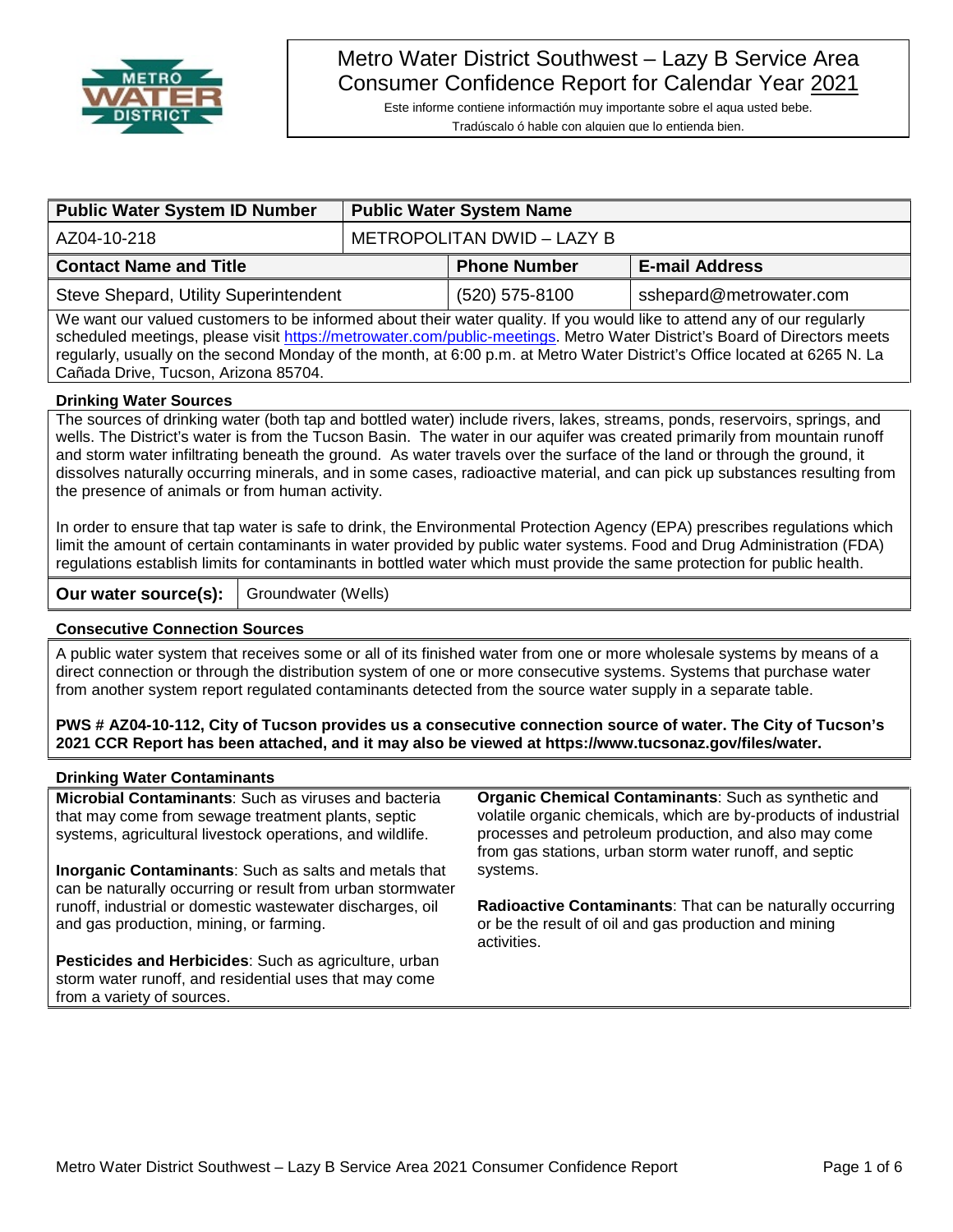#### **Vulnerable Population**

Drinking water, including bottled water, may reasonably be expected to contain at least small amounts of some contaminants. The presence of contaminants does not necessarily indicate that water poses a health risk. Some people may be more vulnerable to contaminants in drinking water than the general population.

Immuno-compromised persons such as persons with cancer undergoing chemotherapy, persons who have undergone organ transplants, people with HIV-AIDS or other immune system disorders, some elderly, and infants can be particularly at risk from infections. These people should seek advice about drinking water from their health care providers.

For more information about contaminants and potential health effects, or to receive a copy of the U.S. Environmental Protection Agency (EPA) and the U.S. Centers for Disease Control (CDC) guidelines on appropriate means to lessen the risk of infection by *Cryptosporidium* and microbiological contaminants call the EPA *Safe Drinking Water Hotline* at 1-800- 426-4791.

#### **Source Water Assessment**

The Arizona Department of Environmental Quality (ADEQ) completed a source water assessment of drinking water for the Metro Southwest Lazy B Service Area in January 2003. Based on the information currently available on the hydrogeologic settings of and the adjacent land uses that are in the specified proximity of the drinking water source(s) of this public water system, the department has given a low-risk designation for the degree to which this public water system drinking water source(s) are protected. A low-risk designation indicates that most source water protection measures are either already implemented, or the hydrogeology is such that the source water protection measures will have little impact on protection. Further source water assessment documentation can be obtained by contacting ADEQ.

#### **Definitions**

**Treatment Technique (TT)**: A required process intended to reduce the level of a contaminant in drinking water

**Level 1 Assessment**: A study of the water system to identify potential problems and determine (if possible) why total coliform bacteria was present

**Level 2 Assessment**: A very detailed study of the water system to identify potential problems and determine (if possible) why an *E. coli* MCL violation has occurred and/or why total coliform bacteria was present

**Action Level (AL)**: The concentration of a contaminant which, if exceeded, triggers treatment, or other requirements

**Maximum Contaminant Level (MCL)**: The highest level of a contaminant that is allowed in drinking water

**Maximum Contaminant Level Goal MCLG)**: The level of a contaminant in drinking water below which there is no known or expected risk to health

**Maximum Residual Disinfectant Level (MRDL)**: The level of disinfectant added for water treatment that may not be exceeded at the consumer's tap

**Maximum Residual Disinfectant Level Goal (MRDLG)**: The level of disinfectant added for treatment at which no known or anticipated adverse effect on health of persons would occur

**Minimum Reporting Limit (MRL)**: The smallest measured concentration of a substance that can be reliably measured by a given analytical method

**Millirems per year (MREM)**: A measure of radiation absorbed by the body

**Not Applicable (NA)**: Sampling was not completed by regulation or was not required

**Not Detected (ND or <):** Not detectable at reporting limit

**Nephelometric Turbidity Units (NTU)**: A measure of water clarity

**Million fibers per liter (MFL)**

**Picocuries per liter (pCi/L)**: Measure of the radioactivity in water

**ppm**: Parts per million or Milligrams per liter (mg/L)

**ppb**: Parts per billion or Micrograms per liter (µg/L)

**ppt**: Parts per trillion or Nanograms per liter (ng/L)

**ppq**: Parts per quadrillion or Picograms per liter (pg/L) ppm  $x$  1000 = ppb ppb  $\times$  1000 = ppt ppt  $x 1000 = ppq$ 

#### **Lead Informational Statement:**

Lead, in drinking water, is primarily from materials and components associated with service lines and home plumbing. If present, elevated levels of lead can cause serious health problems, especially for pregnant women and young children. Metro Water District is responsible for providing high quality drinking water but cannot control the variety of materials used in plumbing components. When your water has been sitting for several hours, you can minimize the potential for lead exposure by flushing your tap for 30 seconds to 2 minutes before using water for drinking or cooking. Information on lead in drinking water, testing methods, and steps you can take to minimize exposure is available from the Safe Drinking Water Hotline at 1-800-426-4791 or at [www.epa.gov/safewater/lead.](http://www.epa.gov/safewater/lead)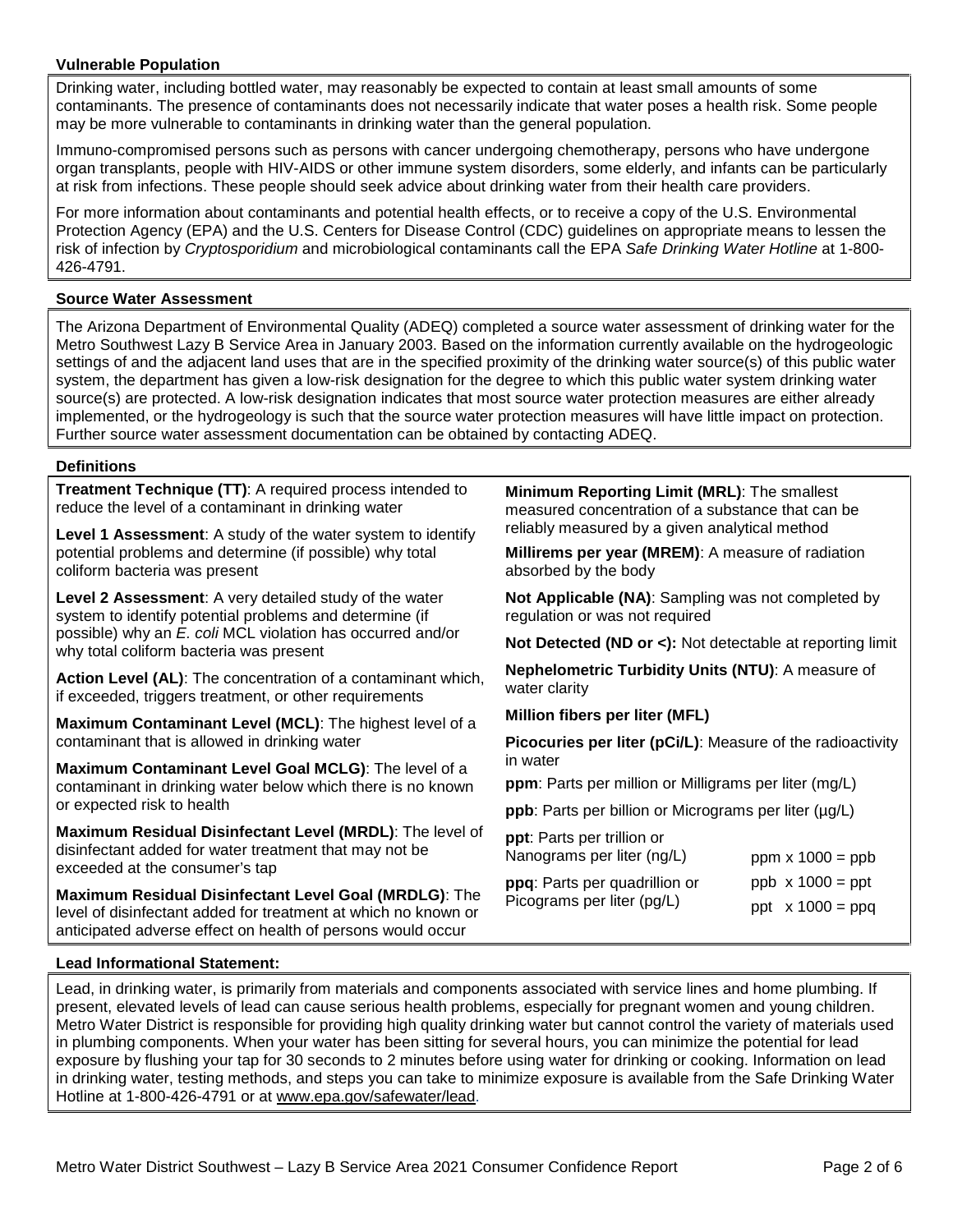### **Water Quality Data – Regulated Contaminants**

| <b>Microbiological (RTCR)</b>                                     | TΤ<br><b>Violation</b><br>Y or N         | Number of<br><b>Positive</b><br><b>Samples</b>                                          | <b>Positive</b><br>Sample(s)<br>Month & Year | <b>MCL</b>     | <b>MCLG</b>    |                                  | <b>Likely Source of Contamination</b>                                                                                                 |
|-------------------------------------------------------------------|------------------------------------------|-----------------------------------------------------------------------------------------|----------------------------------------------|----------------|----------------|----------------------------------|---------------------------------------------------------------------------------------------------------------------------------------|
| E. Coli                                                           | N                                        | $\Omega$                                                                                | $\Omega$                                     | 0              | $\Omega$       |                                  | Human and animal fecal waste                                                                                                          |
| <b>Fecal Indicator</b><br>(coliphage, enterococci and/or E. coli) | N                                        | $\mathbf{0}$                                                                            | $\Omega$                                     | $\mathbf 0$    | $\Omega$       |                                  | Human and animal fecal waste                                                                                                          |
| <b>Disinfectants</b>                                              | <b>MCL</b><br><b>Violation</b><br>Y or N | Running<br><b>Annual Average</b><br>(RAA)                                               | Range of All<br><b>Samples</b><br>(Low-High) | <b>MRDL</b>    | <b>MRDLG</b>   | Sample<br><b>Month</b><br>& Year | <b>Likely Source of</b><br><b>Contamination</b>                                                                                       |
| Chlorine/Chloramine (ppm)                                         | N                                        | 0.86                                                                                    | 0.80 to 1.00                                 | 4              | $\overline{4}$ | 2021                             | Water additive used to control<br>microbes                                                                                            |
| <b>Disinfection By-Products</b>                                   | <b>MCL</b><br><b>Violation</b><br>Y or N | Running<br><b>Annual Average</b><br>(RAA) OR<br><b>Highest Level</b><br><b>Detected</b> | Range of All<br><b>Samples</b><br>(Low-High) | <b>MCL</b>     | <b>MCLG</b>    | Sample<br><b>Month</b><br>& Year | <b>Likely Source of</b><br><b>Contamination</b>                                                                                       |
| Haloacetic Acids (HAA5) (ppb)                                     | N                                        | 2.0                                                                                     | 2.0                                          | 60             | N/A            | 2021                             | Byproduct of drinking water<br>disinfection                                                                                           |
| <b>Total Trihalomethanes (TTHM) (ppb)</b>                         | N                                        | 8.7                                                                                     | 8.7                                          | 80             | N/A            | 2021                             | Byproduct of drinking water<br>disinfection                                                                                           |
| Lead & Copper                                                     | <b>MCL</b><br><b>Violation</b><br>Y or N | 90 <sup>th</sup> Percentile                                                             | Number of<br><b>Samples</b><br>Exceeds AL    | AL             | <b>ALG</b>     | Sample<br><b>Month</b><br>& Year | <b>Likely Source of</b><br>Contamination                                                                                              |
| Copper (ppm)                                                      | N                                        | 0.024                                                                                   | 0                                            | 1.3            | 1.3            | 2020                             | Corrosion of household<br>plumbing systems; erosion of<br>natural deposits                                                            |
| Lead (ppb)                                                        | N                                        | < 0.5                                                                                   | 0                                            | 15             | $\mathbf 0$    | 2020                             | Corrosion of household<br>plumbing systems; erosion of<br>natural deposits                                                            |
| <b>Radionuclides</b>                                              | <b>MCL</b><br><b>Violation</b><br>Y or N | Running<br><b>Annual Average</b><br>(RAA) OR<br><b>Highest Level</b><br><b>Detected</b> | Range of All<br><b>Samples</b><br>(Low-High) | <b>MCL</b>     | <b>MCLG</b>    | Sample<br><b>Month</b><br>& Year | <b>Likely Source of</b><br>Contamination                                                                                              |
| Alpha Emitters (pCi/L)                                            | N                                        | $3$                                                                                     | $<$ 3                                        | 15             | 0              | 2018                             | Erosion of natural deposits                                                                                                           |
| Combined Radium-226 & -228 (pCi/L)                                | N                                        | $<$ 1                                                                                   | $<$ 1                                        | 5              | 0              | 2018                             | Erosion of natural deposits                                                                                                           |
| <b>Inorganic Chemicals</b><br>(IOC)                               | <b>MCL</b><br><b>Violation</b><br>Y or N | Running<br><b>Annual Average</b><br>(RAA) OR<br><b>Highest Level</b><br><b>Detected</b> | Range of All<br><b>Samples</b><br>(Low-High) | <b>MCL</b>     | <b>MCLG</b>    | Sample<br><b>Month</b><br>& Year | <b>Likely Source of</b><br><b>Contamination</b>                                                                                       |
| Antimony (ppb)                                                    | N                                        | $<$ 1                                                                                   | $<$ 1                                        | 6              | 6              | 2021                             | Discharge from petroleum<br>refineries; fire retardants;<br>ceramics, electronics, and<br>solder                                      |
| Arsenic <sup>1</sup> (ppb)                                        | N                                        | <1.0 (Running<br>Annual Average)                                                        | < 1.0                                        | 10             | 0              | 2021                             | Erosion of natural deposits,<br>runoff from orchards, runoff<br>from glass and electronics<br>production wastes                       |
| <b>Asbestos (MFL)</b>                                             | N                                        | < 0.2                                                                                   | < 0.2                                        | $\overline{7}$ | $\overline{7}$ | 2021                             | Decay of asbestos cement<br>water mains; Erosion of<br>natural deposits                                                               |
| Barium (ppb)                                                      | N                                        | 18                                                                                      | 18                                           | 2000           | 2000           | 2021                             | Discharge of drilling wastes;<br>discharge from metal<br>refineries; Erosion of natural<br>deposits                                   |
| Beryllium (ppb)                                                   | N                                        | $<$ 1                                                                                   | $<$ 1                                        | 4              | 4              | 2021                             | Discharge from metal<br>refineries and coal-burning<br>factories; discharge from<br>electrical, aerospace, and<br>defense industries  |
| Cadmium (ppb)                                                     | N                                        | < 0.5                                                                                   | < 0.5                                        | 5              | 5              | 2021                             | Corrosion of galvanized<br>pipes; natural deposits;<br>metal refineries; runoff from<br>waste batteries and paints                    |
| Chromium (ppb)                                                    | N                                        | 1.8                                                                                     | 1.8                                          | 100            | 100            | 2021                             | Discharge from steel and<br>pulp mills; Erosion of natural<br>deposits                                                                |
| Cyanide (ppb)                                                     | N                                        | $<$ 25                                                                                  | < 25                                         | 200            | 200            | 2021                             | Discharge from steel/metal<br>factories; Discharge from<br>plastic and fertilizer factories                                           |
| Fluoride (ppm)                                                    | N                                        | 1.6                                                                                     | 1.6                                          | 4              | 4              | 2021                             | Erosion of natural deposits;<br>water additive which<br>promotes strong teeth;<br>discharge from fertilizer and<br>aluminum factories |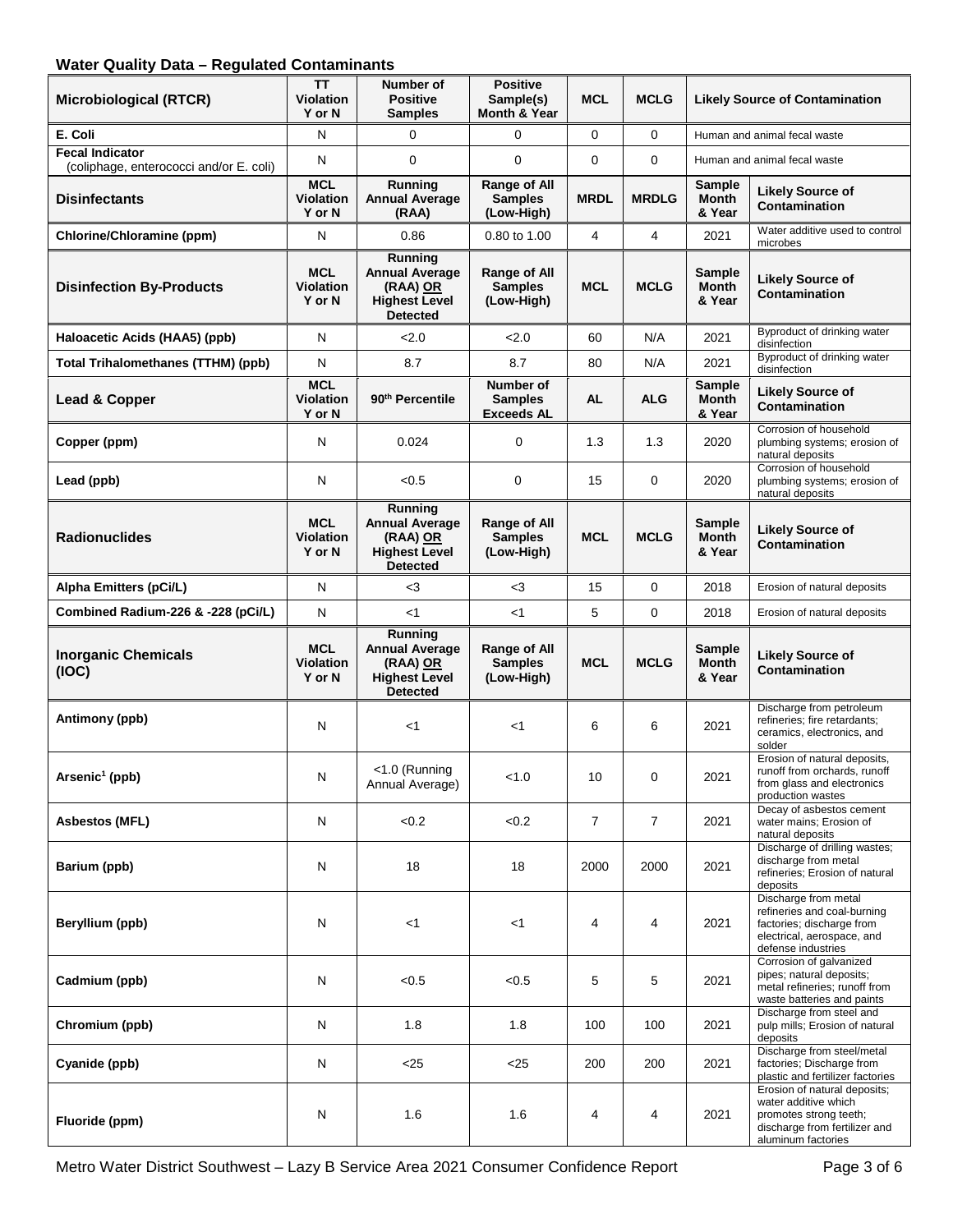| <b>Inorganic Chemicals</b><br>(IOC)                                                                                                                                                                                                                                                                                                                                                                                                                                                                                                                                                                                                                                                                                                                                                                                                           | <b>MCL</b><br><b>Violation</b><br>Y or N | <b>Running</b><br><b>Annual Average</b><br>(RAA) OR<br><b>Highest Level</b><br><b>Detected</b> | Range of All<br><b>Samples</b><br>(Low-High)        | <b>MCL</b>     | <b>MCLG</b>             | <b>Sample</b><br><b>Month</b><br>& Year | <b>Likely Source of</b><br>Contamination                                                                           |
|-----------------------------------------------------------------------------------------------------------------------------------------------------------------------------------------------------------------------------------------------------------------------------------------------------------------------------------------------------------------------------------------------------------------------------------------------------------------------------------------------------------------------------------------------------------------------------------------------------------------------------------------------------------------------------------------------------------------------------------------------------------------------------------------------------------------------------------------------|------------------------------------------|------------------------------------------------------------------------------------------------|-----------------------------------------------------|----------------|-------------------------|-----------------------------------------|--------------------------------------------------------------------------------------------------------------------|
| Mercury (ppb)                                                                                                                                                                                                                                                                                                                                                                                                                                                                                                                                                                                                                                                                                                                                                                                                                                 | N                                        | < 0.2                                                                                          | < 0.2                                               | 2              | 2                       | 2021                                    | Erosion of natural deposits;<br>Discharge from refineries and<br>factories; Runoff from landfills<br>and cropland. |
| Nitrate <sup>2</sup> (ppm)                                                                                                                                                                                                                                                                                                                                                                                                                                                                                                                                                                                                                                                                                                                                                                                                                    | N                                        | 0.94                                                                                           | 0.94                                                | 10             | 10                      | 2021                                    | Runoff from fertilizer use;<br>leaching from septic tanks,<br>sewage; erosion of natural<br>deposits               |
| Nitrite (ppm)                                                                                                                                                                                                                                                                                                                                                                                                                                                                                                                                                                                                                                                                                                                                                                                                                                 | N                                        | < 0.05                                                                                         | < 0.05                                              | 1              | 1                       | 2021                                    | Runoff from fertilizer use;<br>leaching from septic tanks,<br>sewage; erosion of natural<br>deposits               |
| Selenium (ppb)                                                                                                                                                                                                                                                                                                                                                                                                                                                                                                                                                                                                                                                                                                                                                                                                                                | N                                        | < 5.0                                                                                          | < 5.0                                               | 50             | 50                      | 2021                                    | Discharge from petroleum<br>and metal refineries; erosion<br>of natural deposits; discharge<br>from mines          |
| Sodium (ppm)                                                                                                                                                                                                                                                                                                                                                                                                                                                                                                                                                                                                                                                                                                                                                                                                                                  | N                                        | 170                                                                                            | 170                                                 | N/A            | N/A                     | 2021                                    | Erosion of natural deposits                                                                                        |
| Thallium (ppb)                                                                                                                                                                                                                                                                                                                                                                                                                                                                                                                                                                                                                                                                                                                                                                                                                                | N                                        | < 1.0                                                                                          | < 1.0                                               | 2              | 0.5                     | 2021                                    | Leaching from ore-processing<br>sites; discharge from<br>electronics, glass, and drug<br>factories                 |
| <sup>1</sup> Arsenic is a mineral known to cause cancer in humans at high concentration and is linked to other health effects, such as skin damage and circulatory<br>problems. If arsenic is less than or equal to the MCL, your drinking water meets EPA's standards. EPA's standard balances the current understanding of<br>arsenic's possible health effects against the costs of removing arsenic from drinking water and continues to research the health effects of low levels of<br><sup>2</sup> Nitrate in drinking water at levels above 10 ppm is a health risk for infants of less than six months of age. High nitrate levels in drinking water can cause<br>"blue baby syndrome." Nitrate levels may rise quickly for short periods of time because of rainfall or agricultural activity. If you are caring for an infant, and |                                          | detected nitrate levels are above 5 ppm, you should ask advice from your health care provider. | arsenic.                                            |                |                         |                                         |                                                                                                                    |
| <b>Synthetic Organic Chemicals</b><br>(SOC)                                                                                                                                                                                                                                                                                                                                                                                                                                                                                                                                                                                                                                                                                                                                                                                                   | <b>MCL</b><br><b>Violation</b><br>Y or N | Running<br><b>Annual Average</b><br>(RAA) OR<br><b>Highest Level</b><br><b>Detected</b>        | <b>Range of All</b><br><b>Samples</b><br>(Low-High) | <b>MCL</b>     | <b>MCLG</b>             | <b>Sample</b><br>Month<br>& Year        | <b>Likely Source of</b><br><b>Contamination</b>                                                                    |
|                                                                                                                                                                                                                                                                                                                                                                                                                                                                                                                                                                                                                                                                                                                                                                                                                                               |                                          |                                                                                                |                                                     |                |                         |                                         |                                                                                                                    |
| $2,4-D$ (ppb)                                                                                                                                                                                                                                                                                                                                                                                                                                                                                                                                                                                                                                                                                                                                                                                                                                 | N                                        | < 0.1                                                                                          | < 0.1                                               | 70             | 70                      | 2021                                    | Runoff from herbicide used                                                                                         |
| 2,4,5-TP (a.k.a. Silvex) (ppb)                                                                                                                                                                                                                                                                                                                                                                                                                                                                                                                                                                                                                                                                                                                                                                                                                | N                                        | <0.2                                                                                           | < 0.2                                               | 50             | 50                      | 2021                                    | on row crops<br>Residue of banned herbicide                                                                        |
| Alachlor (ppb)                                                                                                                                                                                                                                                                                                                                                                                                                                                                                                                                                                                                                                                                                                                                                                                                                                | Ν                                        | < 0.1                                                                                          | < 0.1                                               | 2              | $\mathbf 0$             | 2021                                    | Runoff from herbicide used<br>on row crops                                                                         |
| Atrazine (ppb)                                                                                                                                                                                                                                                                                                                                                                                                                                                                                                                                                                                                                                                                                                                                                                                                                                | Ν                                        | < 0.05                                                                                         | < 0.05                                              | 3              | 3                       | 2021                                    | Runoff from herbicide used<br>on row crops                                                                         |
| Benzo (a) pyrene (PAH) (ppt)                                                                                                                                                                                                                                                                                                                                                                                                                                                                                                                                                                                                                                                                                                                                                                                                                  | N                                        | < 0.02                                                                                         | < 0.02                                              | 200            | $\mathbf 0$             | 2021                                    | Leaching from linings of<br>water storage tanks and<br>distribution lines                                          |
| Carbofuran (ppb)                                                                                                                                                                                                                                                                                                                                                                                                                                                                                                                                                                                                                                                                                                                                                                                                                              | N                                        | <0.5                                                                                           | < 0.5                                               | 40             | 40                      | 2021                                    | Leaching of soil fumigant<br>used on rice and alfalfa                                                              |
| Chlordane (ppb)                                                                                                                                                                                                                                                                                                                                                                                                                                                                                                                                                                                                                                                                                                                                                                                                                               | N                                        | < 0.1                                                                                          | < 0.1                                               | 2              | $\mathbf 0$             | 2021                                    | Residue of banned termiticide                                                                                      |
| Dalapon (ppb)                                                                                                                                                                                                                                                                                                                                                                                                                                                                                                                                                                                                                                                                                                                                                                                                                                 | N                                        | < 1.0                                                                                          | < 1.0                                               | 200            | 200                     | 2021                                    | Runoff from herbicide used<br>on rights of way                                                                     |
| Di (2-ethylhexyl) adipate (ppb)                                                                                                                                                                                                                                                                                                                                                                                                                                                                                                                                                                                                                                                                                                                                                                                                               | N                                        | <0.6                                                                                           | < 0.6                                               | 400            | 400                     | 2021                                    | Discharge from chemical<br>factories                                                                               |
| Di (2-ethylhexyl) phthalate (ppb)                                                                                                                                                                                                                                                                                                                                                                                                                                                                                                                                                                                                                                                                                                                                                                                                             | N                                        | <0.6                                                                                           | < 0.6                                               | 6              | $\mathbf 0$             | 2021                                    | Discharge from rubber and<br>chemical factories                                                                    |
| Dibromochloropropane (ppt)                                                                                                                                                                                                                                                                                                                                                                                                                                                                                                                                                                                                                                                                                                                                                                                                                    | N                                        | < 0.10                                                                                         | < 0.10                                              | 200            | 0                       | 2021                                    | Runoff/leaching from soil<br>fumigant used on soybeans,<br>cotton, pineapples,<br>and orchards                     |
| Dinoseb (ppb)                                                                                                                                                                                                                                                                                                                                                                                                                                                                                                                                                                                                                                                                                                                                                                                                                                 | N                                        | < 0.2                                                                                          | < 0.2                                               | $\overline{7}$ | $\overline{7}$          | 2021                                    | Runoff from herbicide used                                                                                         |
| Diquat (ppb)                                                                                                                                                                                                                                                                                                                                                                                                                                                                                                                                                                                                                                                                                                                                                                                                                                  | N                                        | < 0.4                                                                                          | < 0.4                                               | 20             | 20                      | 2021                                    | on soybeans and vegetables<br>Runoff from herbicide use                                                            |
| Dioxin [a.k.a. 2,3,7,8-TCDD] (ppq)                                                                                                                                                                                                                                                                                                                                                                                                                                                                                                                                                                                                                                                                                                                                                                                                            | N                                        | < 5.0                                                                                          | < 5.0                                               | 30             | 0                       | 2021                                    | Emissions from waste<br>incineration and other<br>combustion; discharge from<br>chemical factories                 |
| Endothall (ppb)                                                                                                                                                                                                                                                                                                                                                                                                                                                                                                                                                                                                                                                                                                                                                                                                                               | N                                        | < 5.0                                                                                          | < 5.0                                               | 100            | 100                     | 2021                                    | Runoff from herbicide use                                                                                          |
| Endrin (ppb)                                                                                                                                                                                                                                                                                                                                                                                                                                                                                                                                                                                                                                                                                                                                                                                                                                  | N                                        | < 0.01                                                                                         | < 0.01                                              | 2              | $\overline{\mathbf{c}}$ | 2021                                    | Residue of banned<br>insecticide                                                                                   |
| Ethylene dibromide (ppt)                                                                                                                                                                                                                                                                                                                                                                                                                                                                                                                                                                                                                                                                                                                                                                                                                      | N                                        | $<$ 10                                                                                         | <10                                                 | 50             | 0                       | 2021                                    | Discharge from petroleum<br>refineries                                                                             |
| Glyphosate (ppb)                                                                                                                                                                                                                                                                                                                                                                                                                                                                                                                                                                                                                                                                                                                                                                                                                              | Ν                                        | < 0.01                                                                                         | < 0.01                                              | 700            | 700                     | 2021                                    | Runoff from herbicide use                                                                                          |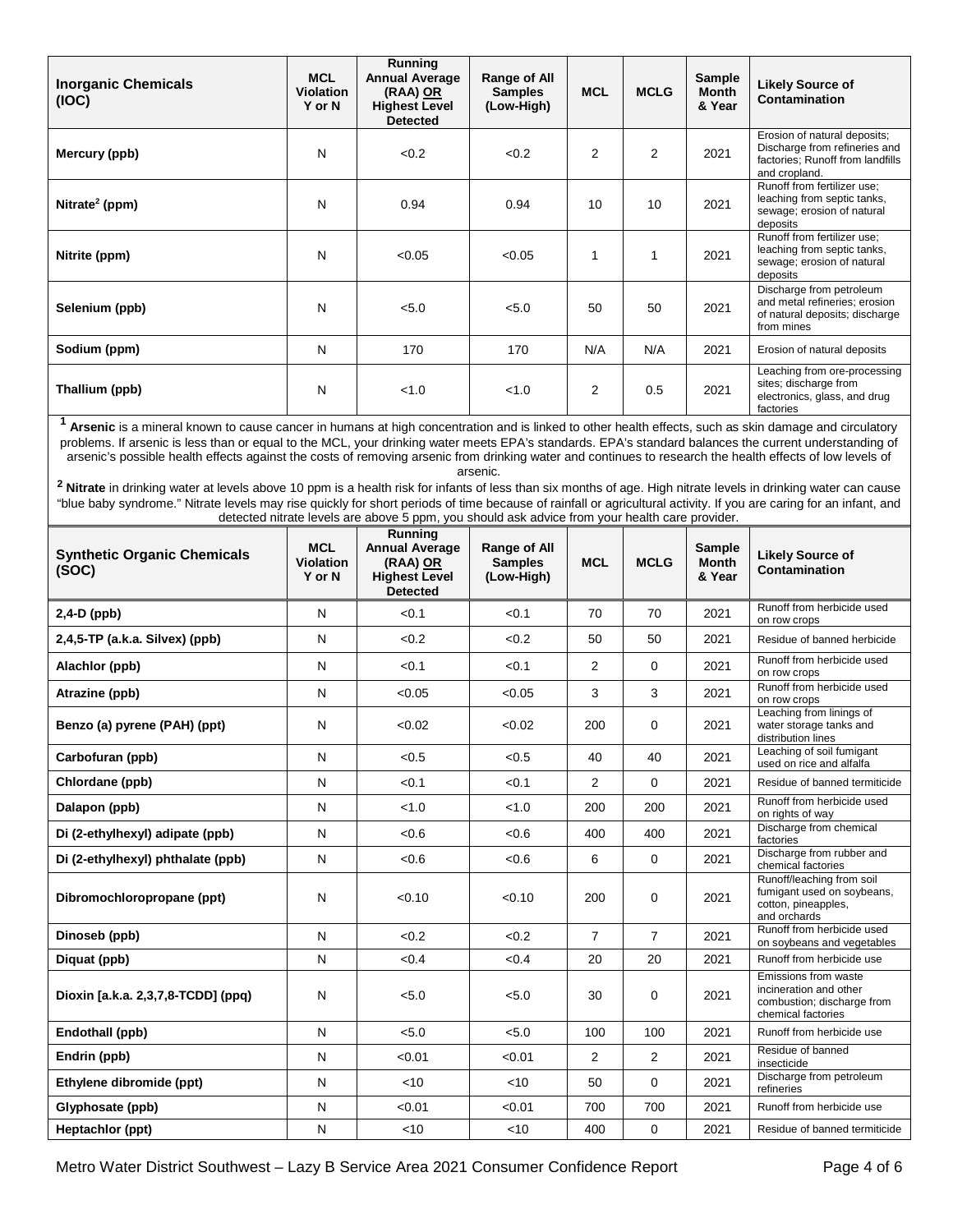| <b>Synthetic Organic Chemicals</b><br>(SOC)      | <b>MCL</b><br><b>Violation</b><br>Y or N | Running<br><b>Annual Average</b><br>(RAA) OR<br><b>Highest Level</b><br><b>Detected</b> | Range of All<br><b>Samples</b><br>(Low-High)        | <b>MCL</b>     | <b>MCLG</b>    | <b>Sample</b><br><b>Month</b><br>& Year | <b>Likely Source of</b><br><b>Contamination</b>                               |
|--------------------------------------------------|------------------------------------------|-----------------------------------------------------------------------------------------|-----------------------------------------------------|----------------|----------------|-----------------------------------------|-------------------------------------------------------------------------------|
| Heptachlor epoxide (ppt)                         | N                                        | $<$ 10                                                                                  | $<$ 10                                              | 200            | $\mathbf 0$    | 2021                                    | Breakdown of heptachlor                                                       |
| Hexachlorobenzene (ppb)                          | N                                        | < 0.05                                                                                  | < 0.05                                              | $\mathbf{1}$   | 0              | 2021                                    | Discharge from metal<br>refineries and agricultural<br>chemical factories     |
| Hexachlorocyclopentadiene (ppb)                  | N                                        | < 0.05                                                                                  | < 0.05                                              | 50             | 50             | 2021                                    | Discharge from chemical<br>factories                                          |
| Lindane (ppt)                                    | N                                        | $<$ 10                                                                                  | $<$ 10                                              | 200            | 200            | 2021                                    | Runoff/leaching from<br>insecticide used on cattle,<br>lumber, gardens        |
| Methoxychlor (ppb)                               | N                                        | < 0.05                                                                                  | < 0.05                                              | 40             | 40             | 2021                                    | Runoff/leaching from<br>insecticide used on fruits,<br>vegetables, alfalfa,   |
| Oxamyl (a.k.a. Vydate) (ppb)                     | Ν                                        | < 0.5                                                                                   | < 0.5                                               | 200            | 200            | 2021                                    | Runoff/leaching from<br>insecticide used on apples,<br>potatoes, and tomatoes |
| <b>PCBs [Polychlorinated biphenyls]</b><br>(ppt) | N                                        | < 100                                                                                   | 100                                                 | 500            | 0              | 2021                                    | Runoff from landfills;<br>discharge of waste chemicals                        |
| Pentachlorophenol (ppb)                          | N                                        | < 0.040                                                                                 | < 0.040                                             | $\mathbf{1}$   | $\mathbf 0$    | 2021                                    | Discharge from wood<br>preserving factories                                   |
| Picloram (ppb)                                   | N                                        | < 0.1                                                                                   | < 0.1                                               | 500            | 500            | 2021                                    | Herbicide runoff                                                              |
| Simazine (ppb)                                   | N                                        | < 0.05                                                                                  | < 0.05                                              | 4              | 4              | 2021                                    | Herbicide runoff                                                              |
| Toxaphene (ppb)                                  | N                                        | < 0.5                                                                                   | < 0.5                                               | 3              | 0              | 2021                                    | Runoff/leaching from<br>insecticide used on cotton<br>and cattle              |
| <b>Volatile Organic Chemicals</b><br>(VOC)       | <b>MCL</b><br><b>Violation</b><br>Y or N | Running<br><b>Annual Average</b><br>(RAA) OR<br><b>Highest Level</b><br><b>Detected</b> | <b>Range of All</b><br><b>Samples</b><br>(Low-High) | <b>MCL</b>     | <b>MCLG</b>    | <b>Sample</b><br>Month<br>& Year        | <b>Likely Source of</b><br>Contamination                                      |
| Benzene (ppb)                                    | N                                        | < 0.5                                                                                   | < 0.5                                               | 5              | $\mathbf 0$    | 2021                                    | Discharge from factories;<br>leaching from gas storage<br>tanks and landfills |
| Carbon tetrachloride (ppb)                       | N                                        | < 0.5                                                                                   | < 0.5                                               | 5              | $\mathbf 0$    | 2021                                    | Discharge from chemical<br>plants and other industrial<br>activities          |
| Chlorobenzene (ppb)                              | N                                        | < 0.5                                                                                   | < 0.5                                               | 100            | 100            | 2021                                    | Discharge from chemical and<br>agricultural chemical factories                |
| o-Dichlorobenzene (ppb)                          | N                                        | < 0.5                                                                                   | < 0.5                                               | 600            | 600            | 2021                                    | Discharge from industrial<br>chemical factories                               |
| p-Dichlorobenzene (ppb)                          | N                                        | < 0.5                                                                                   | < 0.5                                               | 75             | 75             | 2021                                    | Discharge from industrial<br>chemical factories                               |
| 1,2-Dichloroethane (ppb)                         | N                                        | < 0.5                                                                                   | < 0.5                                               | 5              | $\mathbf 0$    | 2021                                    | Discharge from industrial<br>chemical factories                               |
| 1,1-Dichloroethylene (ppb)                       | N                                        | < 0.5                                                                                   | < 0.5                                               | $\overline{7}$ | $\overline{7}$ | 2021                                    | Discharge from industrial<br>chemical factories                               |
| cis-1,2-Dichloroethylene (ppb)                   | N                                        | < 0.5                                                                                   | < 0.5                                               | 70             | 70             | 2021                                    | Discharge from industrial<br>chemical factories                               |
| trans-1,2-Dichloroethylene (ppb)                 | N                                        | < 0.5                                                                                   | < 0.5                                               | 100            | 100            | 2021                                    | Discharge from industrial<br>chemical factories                               |
| Dichloromethane (ppb)                            | N                                        | < 0.5                                                                                   | < 0.5                                               | 5              | 0              | 2021                                    | Discharge from<br>pharmaceutical and chemical<br>factories                    |
| 1,2-Dichloropropane (ppb)                        | N                                        | < 0.5                                                                                   | < 0.5                                               | 5              | $\mathbf 0$    | 2021                                    | Discharge from industrial<br>chemical factories                               |
| Ethylbenzene (ppb)                               | ${\sf N}$                                | < 0.5                                                                                   | < 0.5                                               | 700            | 700            | 2021                                    | Discharge from petroleum<br>refineries                                        |
| Styrene (ppb)                                    | N                                        | < 0.5                                                                                   | < 0.5                                               | 100            | 100            | 2021                                    | Discharge from rubber and<br>plastic factories; leaching<br>from landfills    |
| Tetrachloroethylene (ppb)                        | N                                        | < 0.5                                                                                   | < 0.5                                               | 5              | $\mathbf 0$    | 2021                                    | Discharge from factories and<br>dry cleaners                                  |
| 1,2,4-Trichlorobenzene (ppb)                     | N                                        | < 0.5                                                                                   | < 0.5                                               | 70             | 70             | 2021                                    | Discharge from textile-<br>finishing factories                                |
| 1,1,1-Trichloroethane (ppb)                      | N                                        | < 0.5                                                                                   | < 0.5                                               | 200            | 200            | 2021                                    | Discharge from metal<br>degreasing sites and other<br>factories               |
| 1,1,2-Trichloroethane (ppb)                      | ${\sf N}$                                | < 0.5                                                                                   | < 0.5                                               | 5              | 3              | 2021                                    | Discharge from industrial<br>chemical factories                               |
| Trichloroethylene (ppb)                          | N                                        | < 0.5                                                                                   | < 0.5                                               | 5              | 0              | 2021                                    | Discharge from metal<br>degreasing sites and other<br>factories               |
| Toluene (ppm)                                    | N                                        | < 0.5                                                                                   | < 0.5                                               | $\mathbf{1}$   | $\mathbf{1}$   | 2021                                    | Discharge from petroleum<br>factories                                         |